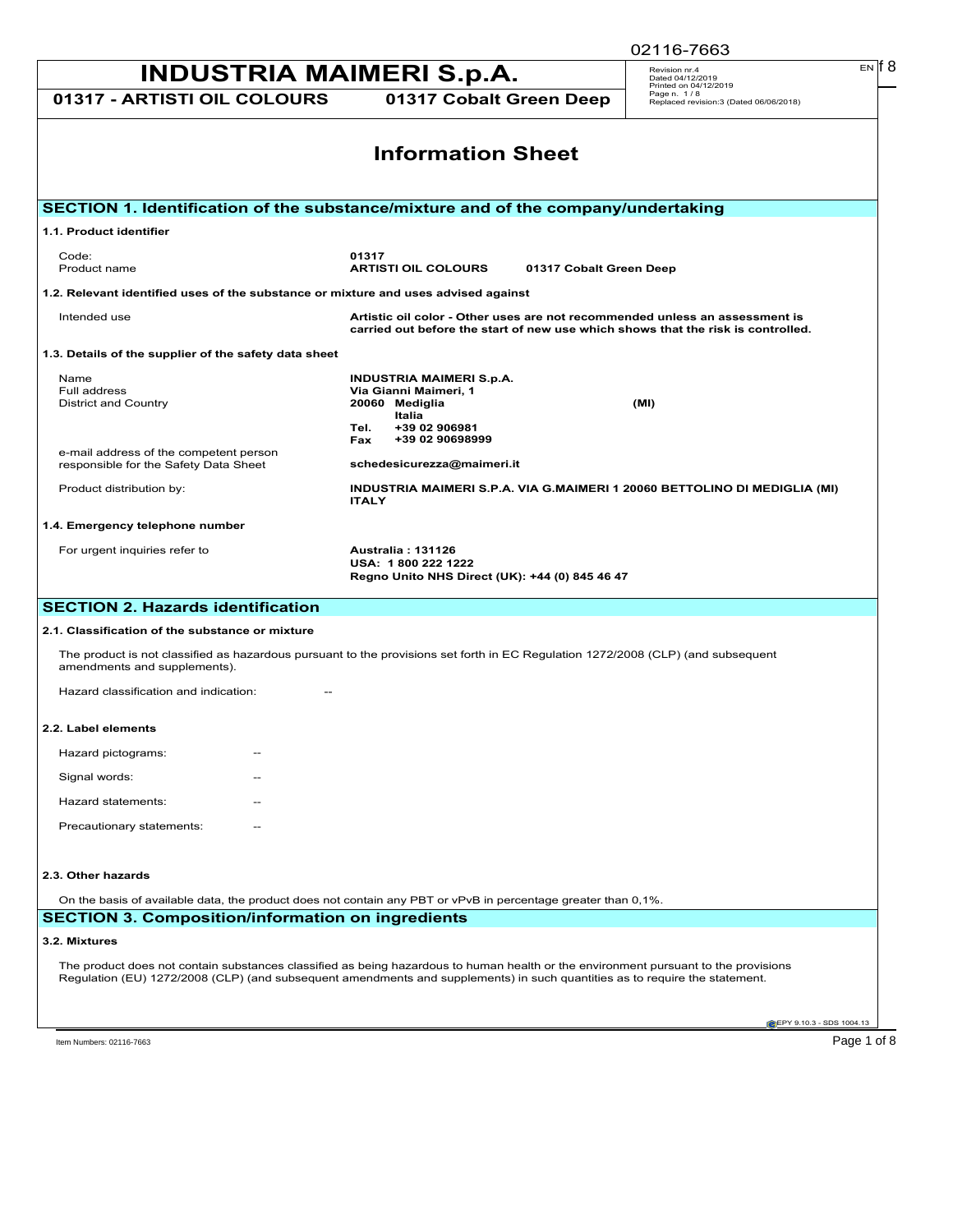**01317 - ARTISTI OIL COLOURS 01317 Cobalt Green Deep**

## **SECTION 4. First aid measures**

## **4.1. Description of first aid measures**

Not specifically necessary. Observance of good industrial hygiene is recommended.

### **4.2. Most important symptoms and effects, both acute and delayed**

Specific information on symptoms and effects caused by the product are unknown.

## **4.3. Indication of any immediate medical attention and special treatment needed**

Information not available

# **SECTION 5. Firefighting measures**

## **5.1. Extinguishing media**

SUITABLE EXTINGUISHING EQUIPMENT The extinguishing equipment should be of the conventional kind: carbon dioxide, foam, powder and water spray. UNSUITABLE EXTINGUISHING EQUIPMENT None in particular.

#### **5.2. Special hazards arising from the substance or mixture**

HAZARDS CAUSED BY EXPOSURE IN THE EVENT OF FIRE Do not breathe combustion products.

#### **5.3. Advice for firefighters**

## GENERAL INFORMATION

Use jets of water to cool the containers to prevent product decomposition and the development of substances potentially hazardous for health. Always wear full fire prevention gear. Collect extinguishing water to prevent it from draining into the sewer system. Dispose of contaminated water used for extinction and the remains of the fire according to applicable regulations. SPECIAL PROTECTIVE EQUIPMENT FOR FIRE-FIGHTERS

Normal fire fighting clothing i.e. fire kit (BS EN 469), gloves (BS EN 659) and boots (HO specification A29 and A30) in combination with self-contained open circuit positive pressure compressed air breathing apparatus (BS EN 137).

## **SECTION 6. Accidental release measures**

## **6.1. Personal precautions, protective equipment and emergency procedures**

Use breathing equipment if fumes or powders are released into the air. These indications apply for both processing staff and those involved in emergency procedures.

### **6.2. Environmental precautions**

The product must not penetrate into the sewer system or come into contact with surface water or ground water.

### **6.3. Methods and material for containment and cleaning up**

Confine using earth or inert material. Collect as much material as possible and eliminate the rest using jets of water. Contaminated material should be disposed of in compliance with the provisions set forth in point 13.

#### **6.4. Reference to other sections**

Any information on personal protection and disposal is given in sections 8 and 13.

# **SECTION 7. Handling and storage**

## **7.1. Precautions for safe handling**

Before handling the product, consult all the other sections of this material safety data sheet. Avoid leakage of the product into the environment. Do not eat, drink or smoke during use.

## **7.2. Conditions for safe storage, including any incompatibilities**

**CEPY 9.10.3 - SDS 1004.1** 

EN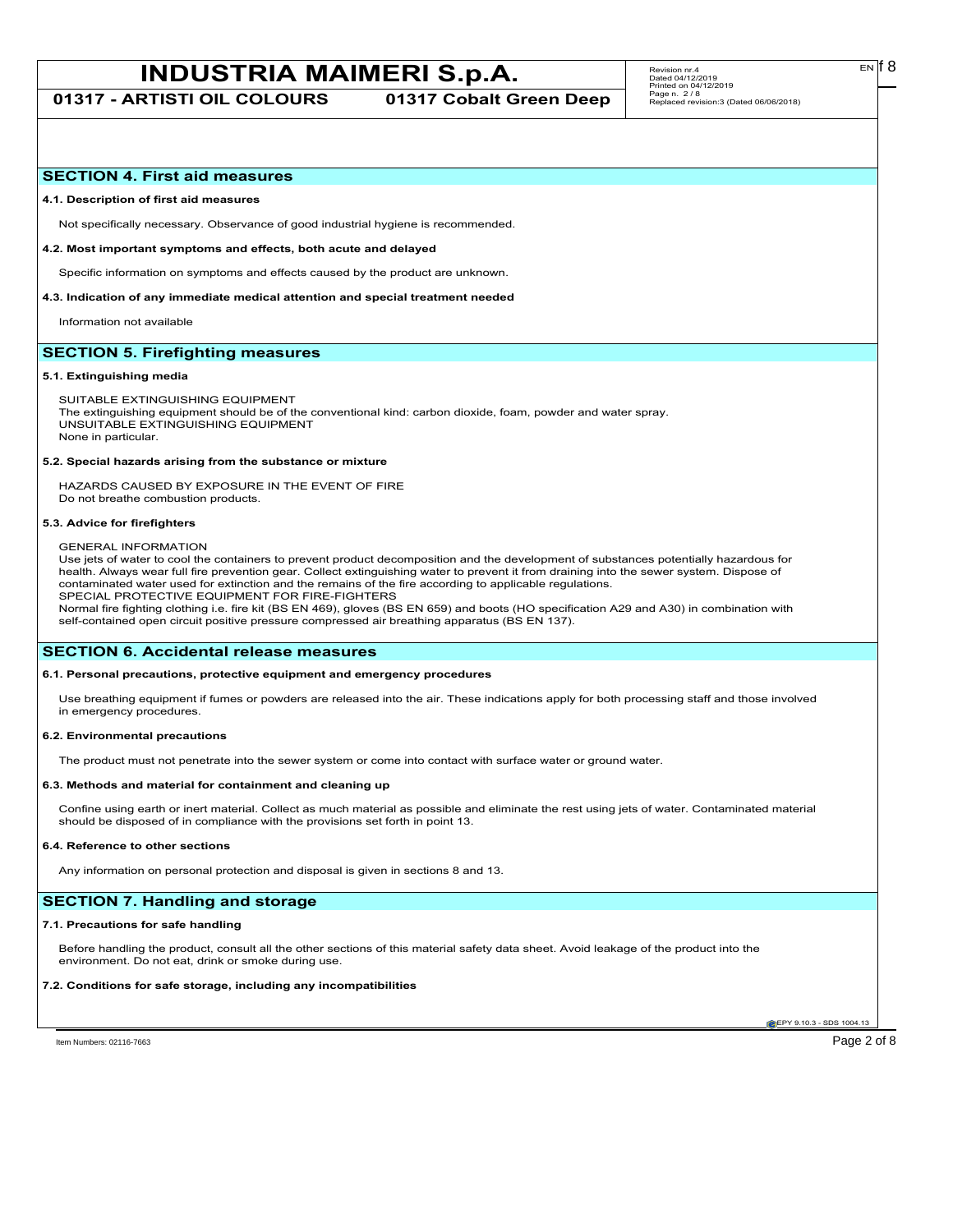# **INDUSTRIA MAIMERI S.p.A.** Revision m:4 **Data Corp 192019**

**01317 - ARTISTI OIL COLOURS 01317 Cobalt Green Deep**

# **SECTION 7. Handling and storage** ... / >>

Keep the product in clearly labelled containers. Keep containers away from any incompatible materials, see section 10 for details.

# **7.3. Specific end use(s)**

Information not available

# **SECTION 8. Exposure controls/personal protection**

## **8.1. Control parameters**

Information not available

# **8.2. Exposure controls**

Comply with the safety measures usually applied when handling chemical substances. HAND PROTECTION None required. SKIN PROTECTION None required. EYE PROTECTION None required. RESPIRATORY PROTECTION None required, unless indicated otherwise in the chemical risk assessment. ENVIRONMENTAL EXPOSURE CONTROLS The emissions generated by manufacturing processes, including those generated by ventilation equipment, should be checked to ensure

compliance with environmental standards.

# **SECTION 9. Physical and chemical properties**

# **9.1. Information on basic physical and chemical properties**

| <b>Properties</b>                      | Value                               | Information |
|----------------------------------------|-------------------------------------|-------------|
| Appearance                             | paste                               |             |
| Colour                                 | <b>DEEP GREEN</b>                   |             |
| Odour                                  | <b>LINSEED OIL</b>                  |             |
| Odour threshold                        | Not applicable                      |             |
| pH                                     | Not applicable                      |             |
| Melting point / freezing point         | Not applicable                      |             |
| Initial boiling point                  | Not available                       |             |
| Boiling range                          | Not applicable                      |             |
| Flash point<br>$\geq$                  | $^{\circ}C$<br>60                   |             |
| <b>Evaporation Rate</b>                | Not applicable                      |             |
| Flammability of solids and gases       | not applicable                      |             |
| Lower inflammability limit             | Not applicable                      |             |
| Upper inflammability limit             | Not applicable                      |             |
| Lower explosive limit                  | Not applicable                      |             |
| Upper explosive limit                  | Not applicable                      |             |
| Vapour pressure                        | Not applicable                      |             |
| Vapour density                         | Not applicable                      |             |
| Relative density                       | 2,2                                 |             |
| Solubility                             | INSOLUBLE, DILUTE WITH WHITE SPIRIT |             |
| Partition coefficient: n-octanol/water | Not applicable                      |             |
| Auto-ignition temperature              | Not applicable                      |             |
| Decomposition temperature              | Not applicable                      |             |
| Viscosity                              | $>20.5$ mm2/sec (40 $^{\circ}$ C)   |             |
| <b>Explosive properties</b>            | not applicable                      |             |
| Oxidising properties                   | not applicable                      |             |
| 9.2. Other information                 |                                     |             |
| VOC (Directive 2010/75/EC):            | $0,15\% - 3,26$<br>g/litre          |             |
| VOC (volatile carbon) :                | $0,15\% - 3,26$<br>g/litre          |             |
|                                        |                                     |             |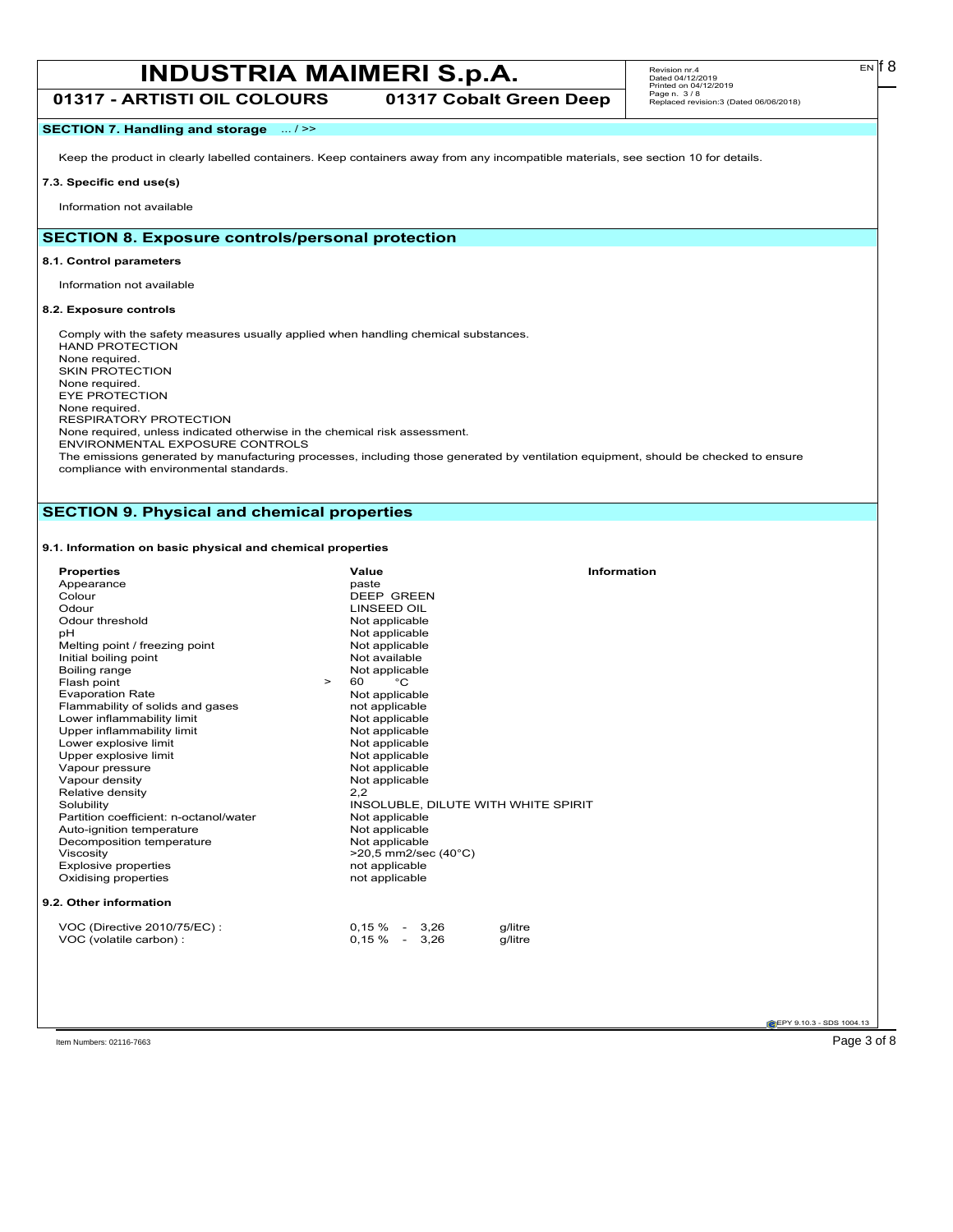# **INDUSTRIA MAIMERI S.p.A.** Revision m:4 **Data Corp 192112/2019**

**01317 - ARTISTI OIL COLOURS 01317 Cobalt Green Deep**

# **SECTION 10. Stability and reactivity**

**10.1. Reactivity**

There are no particular risks of reaction with other substances in normal conditions of use.

# **10.2. Chemical stability**

The product is stable in normal conditions of use and storage.

## **10.3. Possibility of hazardous reactions**

No hazardous reactions are foreseeable in normal conditions of use and storage.

## **10.4. Conditions to avoid**

None in particular. However the usual precautions used for chemical products should be respected.

### **10.5. Incompatible materials**

Information not available

### **10.6. Hazardous decomposition products**

Information not available

# **SECTION 11. Toxicological information**

According to currently available data, this product has not yet produced health damages. Anyway, it must be handled according to good industrial practices.

## **11.1. Information on toxicological effects**

Metabolism, toxicokinetics, mechanism of action and other information

Information not available

Information on likely routes of exposure

Information not available

Delayed and immediate effects as well as chronic effects from short and long-term exposure

Information not available

Interactive effects

Information not available

ACUTE TOXICITY

LC50 (Inhalation) of the mixture: Not classified (no significant component)<br>
LD50 (Oral) of the mixture: Not classified (no significant component) LD50 (Oral) of the mixture: Not classified (no significant component)<br>
LD50 (Dermal) of the mixture: Not classified (no significant component) Not classified (no significant component)

## SKIN CORROSION / IRRITATION

Does not meet the classification criteria for this hazard class

SERIOUS EYE DAMAGE / IRRITATION

Does not meet the classification criteria for this hazard class

RESPIRATORY OR SKIN SENSITISATION

Does not meet the classification criteria for this hazard class

EPY 9.10.3 - SDS 1004.13

Item Numbers: 02116-7663 Page 4 of 8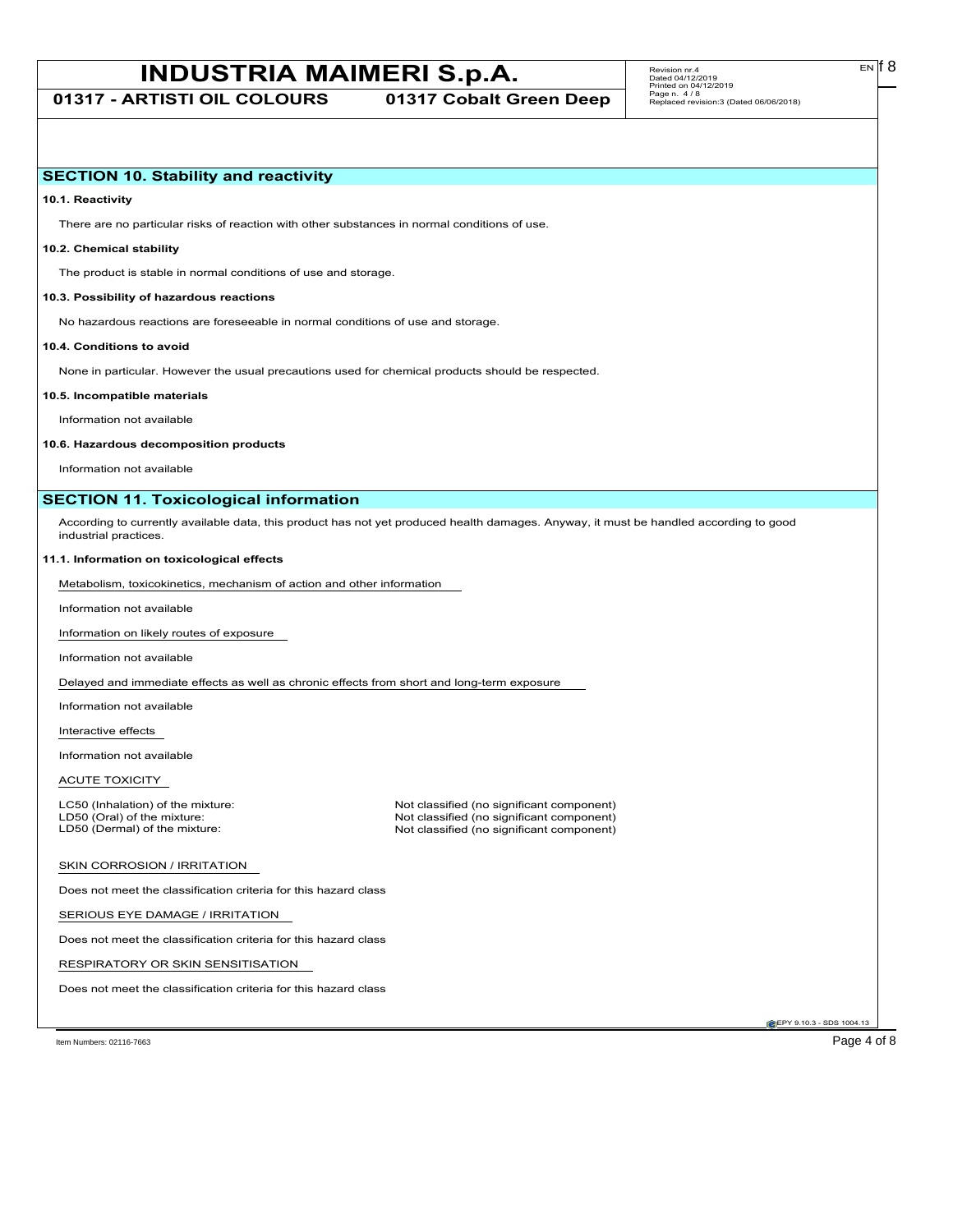**01317 - ARTISTI OIL COLOURS 01317 Cobalt Green Deep**

# **SECTION 11. Toxicological information** ... / >>

## GERM CELL MUTAGENICITY

Does not meet the classification criteria for this hazard class

CARCINOGENICITY

Does not meet the classification criteria for this hazard class

### REPRODUCTIVE TOXICITY

Does not meet the classification criteria for this hazard class

# STOT - SINGLE EXPOSURE

Does not meet the classification criteria for this hazard class

## STOT - REPEATED EXPOSURE

Does not meet the classification criteria for this hazard class

# ASPIRATION HAZARD

Does not meet the classification criteria for this hazard class Viscosity: >20,5 mm2/sec (40°C)

## **SECTION 12. Ecological information**

Use this product according to good working practices. Avoid littering. Inform the competent authorities, should the product reach waterways or contaminate soil or vegetation.

## **12.1. Toxicity**

Information not available

## **12.2. Persistence and degradability**

Information not available

## **12.3. Bioaccumulative potential**

Information not available

## **12.4. Mobility in soil**

Information not available

## **12.5. Results of PBT and vPvB assessment**

On the basis of available data, the product does not contain any PBT or vPvB in percentage greater than 0,1%.

### **12.6. Other adverse effects**

Information not available

## **SECTION 13. Disposal considerations**

## **13.1. Waste treatment methods**

Reuse, when possible. Neat product residues should be considered special non-hazardous waste. Disposal must be performed through an authorised waste management firm, in compliance with national and local regulations. CONTAMINATED PACKAGING Contaminated packaging must be recovered or disposed of in compliance with national waste management regulations.

**EPY 9.10.3 - SDS 1004.13**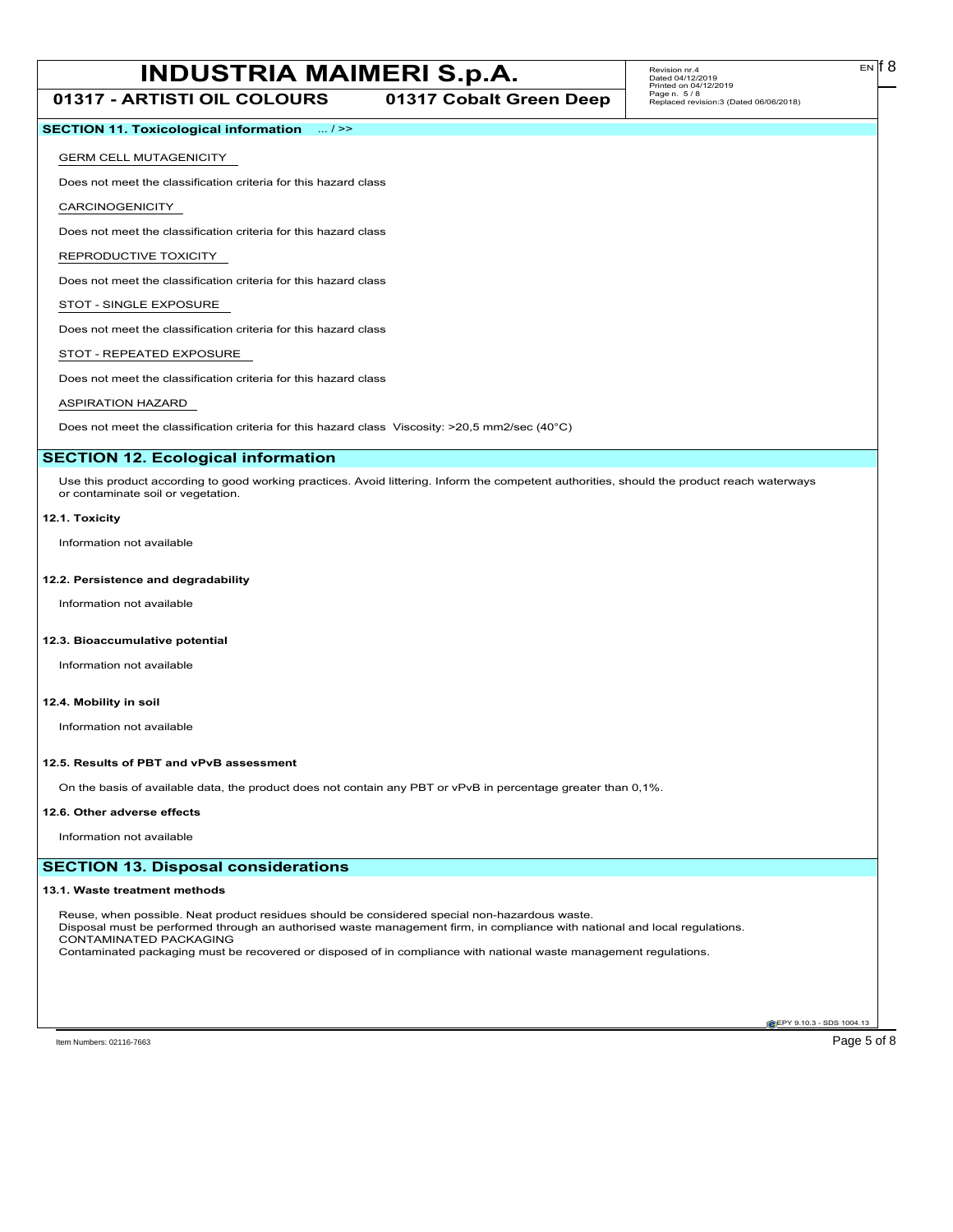# **INDUSTRIA MAIMERI S.p.A.** Revision m:4 **Carrists EN**<sup>6</sup>8

**01317 - ARTISTI OIL COLOURS 01317 Cobalt Green Deep**

EN

# **SECTION 14. Transport information**

The product is not dangerous under current provisions of the Code of International Carriage of Dangerous Goods by Road (ADR) and by Rail (RID), of the International Maritime Dangerous Goods Code (IMDG), and of the International Air Transport Association (IATA) regulations.

## **14.1. UN number**

Not applicable

## **14.2. UN proper shipping name**

Not applicable

### **14.3. Transport hazard class(es)**

Not applicable

## **14.4. Packing group**

Not applicable

## **14.5. Environmental hazards**

Not applicable

## **14.6. Special precautions for user**

Not applicable

**14.7. Transport in bulk according to Annex II of Marpol and the IBC Code**

Information not relevant

# **SECTION 15. Regulatory information**

## **15.1. Safety, health and environmental regulations/legislation specific for the substance or mixture**

Seveso Category - Directive 2012/18/EC: None

Restrictions relating to the product or contained substances pursuant to Annex XVII to EC Regulation 1907/2006 **None** 

## Substances in Candidate List (Art. 59 REACH)

On the basis of available data, the product does not contain any SVHC in percentage greater than 0,1%.

Substances subject to authorisation (Annex XIV REACH) **None** 

Substances subject to exportation reporting pursuant to (EC) Reg. 649/2012:

**None** 

Substances subject to the Rotterdam Convention: None

Substances subject to the Stockholm Convention: **None** 

Healthcare controls Information not available

## **15.2. Chemical safety assessment**

A chemical safety assessment has not been performed for the preparation/for the substances indicated in section 3.

Item Numbers: 02116-7663 Page 6 of 8

**EPY 9.10.3 - SDS 1004.13**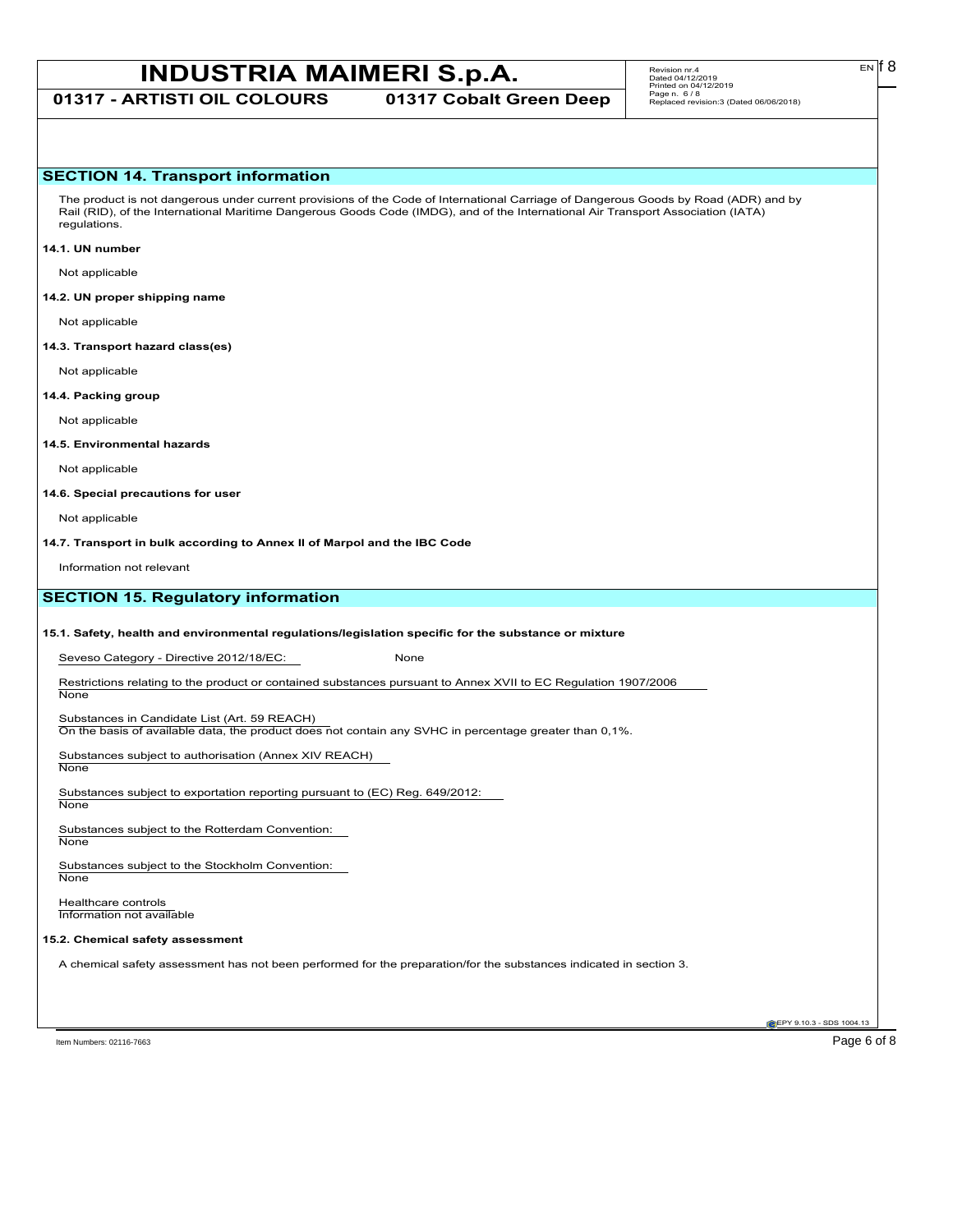**01317 - ARTISTI OIL COLOURS 01317 Cobalt Green Deep**

# **SECTION 16. Other information**

LEGEND:

- ADR: European Agreement concerning the carriage of Dangerous goods by Road
- CAS NUMBER: Chemical Abstract Service Number - CE50: Effective concentration (required to induce a 50% effect)
- CE NUMBER: Identifier in ESIS (European archive of existing substances)
- CLP: EC Regulation 1272/2008
- DNEL: Derived No Effect Level
- EmS: Emergency Schedule
- GHS: Globally Harmonized System of classification and labeling of chemicals
- IATA DGR: International Air Transport Association Dangerous Goods Regulation
- IC50: Immobilization Concentration 50%
- IMDG: International Maritime Code for dangerous goods
- IMO: International Maritime Organization
- INDEX NUMBER: Identifier in Annex VI of CLP
- LC50: Lethal Concentration 50%
- LD50: Lethal dose 50%
- OEL: Occupational Exposure Level
- PBT: Persistent bioaccumulative and toxic as REACH Regulation
- PEC: Predicted environmental Concentration
- PEL: Predicted exposure level
- PNEC: Predicted no effect concentration
- REACH: EC Regulation 1907/2006
- RID: Regulation concerning the international transport of dangerous goods by train
- TLV: Threshold Limit Value
- TLV CEILING: Concentration that should not be exceeded during any time of occupational exposure.
- TWA STEL: Short-term exposure limit
- TWA: Time-weighted average exposure limit
- VOC: Volatile organic Compounds
- vPvB: Very Persistent and very Bioaccumulative as for REACH Regulation
- WGK: Water hazard classes (German).
- GENERAL BIBLIOGRAPHY
- 1. Regulation (EC) 1907/2006 (REACH) of the European Parliament
- 2. Regulation (EC) 1272/2008 (CLP) of the European Parliament
- 3. Regulation (EU) 790/2009 (I Atp. CLP) of the European Parliament
- 4. Regulation (EU) 2015/830 of the European Parliament
- 5. Regulation (EU) 286/2011 (II Atp. CLP) of the European Parliament
- 6. Regulation (EU) 618/2012 (III Atp. CLP) of the European Parliament
- 7. Regulation (EU) 487/2013 (IV Atp. CLP) of the European Parliament
- 8. Regulation (EU) 944/2013 (V Atp. CLP) of the European Parliament
- 9. Regulation (EU) 605/2014 (VI Atp. CLP) of the European Parliament
- 10. Regulation (EU) 2015/1221 (VII Atp. CLP) of the European Parliament
- 11. Regulation (EU) 2016/918 (VIII Atp. CLP) of the European Parliament
- 12. Regulation (EU) 2016/1179 (IX Atp. CLP)
- 13. Regulation (EU) 2017/776 (X Atp. CLP)
- 14. Regulation (EU) 2018/1480 (XIII Atp. CLP)
- The Merck Index. 10th Edition
- Handling Chemical Safety
- INRS Fiche Toxicologique (toxicological sheet)
- Patty Industrial Hygiene and Toxicology
- N.I. Sax Dangerous properties of Industrial Materials-7, 1989 Edition
- IFA GESTIS website
- ECHA website

- Database of SDS models for chemicals - Ministry of Health and ISS (Istituto Superiore di Sanità) - Italy

Note for users:

The information contained in the present sheet are based on our own knowledge on the date of the last version. Users must verify the suitability and thoroughness of provided information according to each specific use of the product. This document must not be regarded as a guarantee on any specific product property. The use of this product is not subject to our direct control; therefore, users must, under their own responsibility, comply with the current health and safety laws and regulations. The producer is relieved from any liability arising from improper uses.

Provide appointed staff with adequate training on how to use chemical products.

**EPY 9.10.3 - SDS 1004.13** 

Item Numbers: 02116-7663  $\sim$  Page 7 of 8  $\sim$